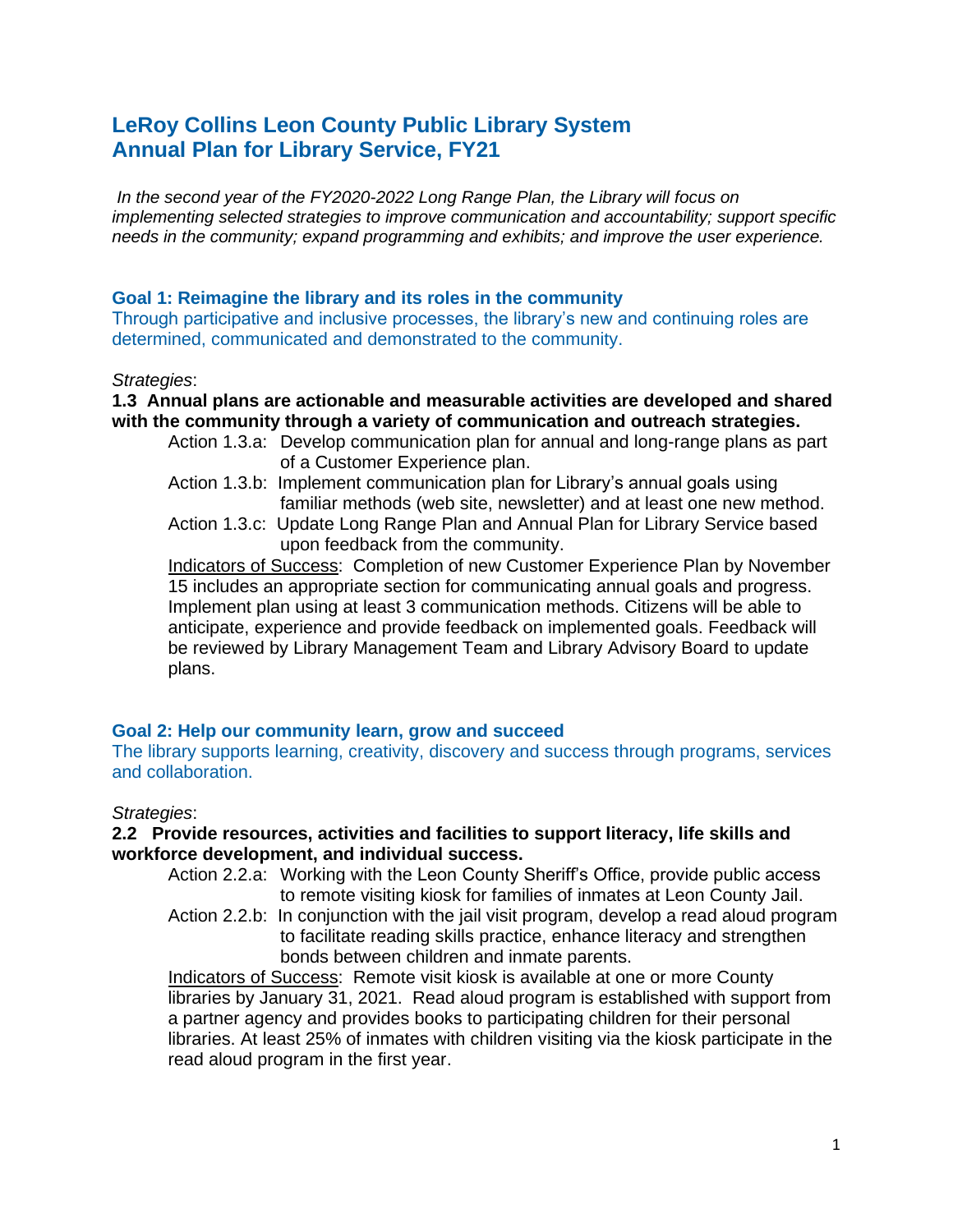Action 2.2.c: Develop health literacy programs for teens, adults and seniors. Action 2.2.d: Design and launch training on using telehealth services. Indicators of Success: Health literacy programs will reach at least 200 people by June 30, 2021. Telehealth training developed and launched by December 1, 2020.

Action 2.2.e: Work to expand programming for teens to include life skills training and other resources to support their academic and social success.

Indicators of Success: 5% increase in overall teen engagement, with 80% of teens completing a post-program assessment indicating value of the programs.

Action 2.2.f: Libraries located in communities with high levels of food insecurity and/or illness related to poor nutrition will partner with local food banks, community garden organizers and other organizations to support healthy eating habits.

Indicators of Success: Total number of engagements; positively impact the eating habits of 30 Leon County households.

Action 2.2.g: Expand volunteering opportunities for all ages.

Action 2.2.h: Establish an internship program for college/university students. Indicators of Success: Library establishes 20% more volunteer positions. Library's Volunteer Liaison works with VolunteerLeon to fill positions. Working with FAMU and FSU, at least two internships are established for Spring and/or Summer 2021.

Action 2.2.i: Establish a Library Social Worker position. Indicators of Success: Position description established by October 30, 2020. Position advertised and filled when hiring freeze is lifted.

# **2.3 Support academic success by partnering with schools, providing guided homework help at libraries, and enriching youth with STEM and STEAM activities.**

Action 2.3.a: Working with Leon County Schools (LCS), explore ways the Library may help support student success.

Action 2.3.b: Develop a volunteer-based homework help program that meets the needs of both students and volunteer tutors, considering COVID-19. Indicators of Success: Library and LCS staffs meet to identify ways the Library may support students. High school and college students are recruited for a homework help tutoring program. 200 students are served by the Homework Help program.

Action 2.3.c: Pilot a kindergarten readiness series beginning summer FY 2021. Indicators of Success: Kindergarten readiness series reaches 50 or more rising Kindergarteners and their parents/caregivers prior to the start of next school year (August 2021).